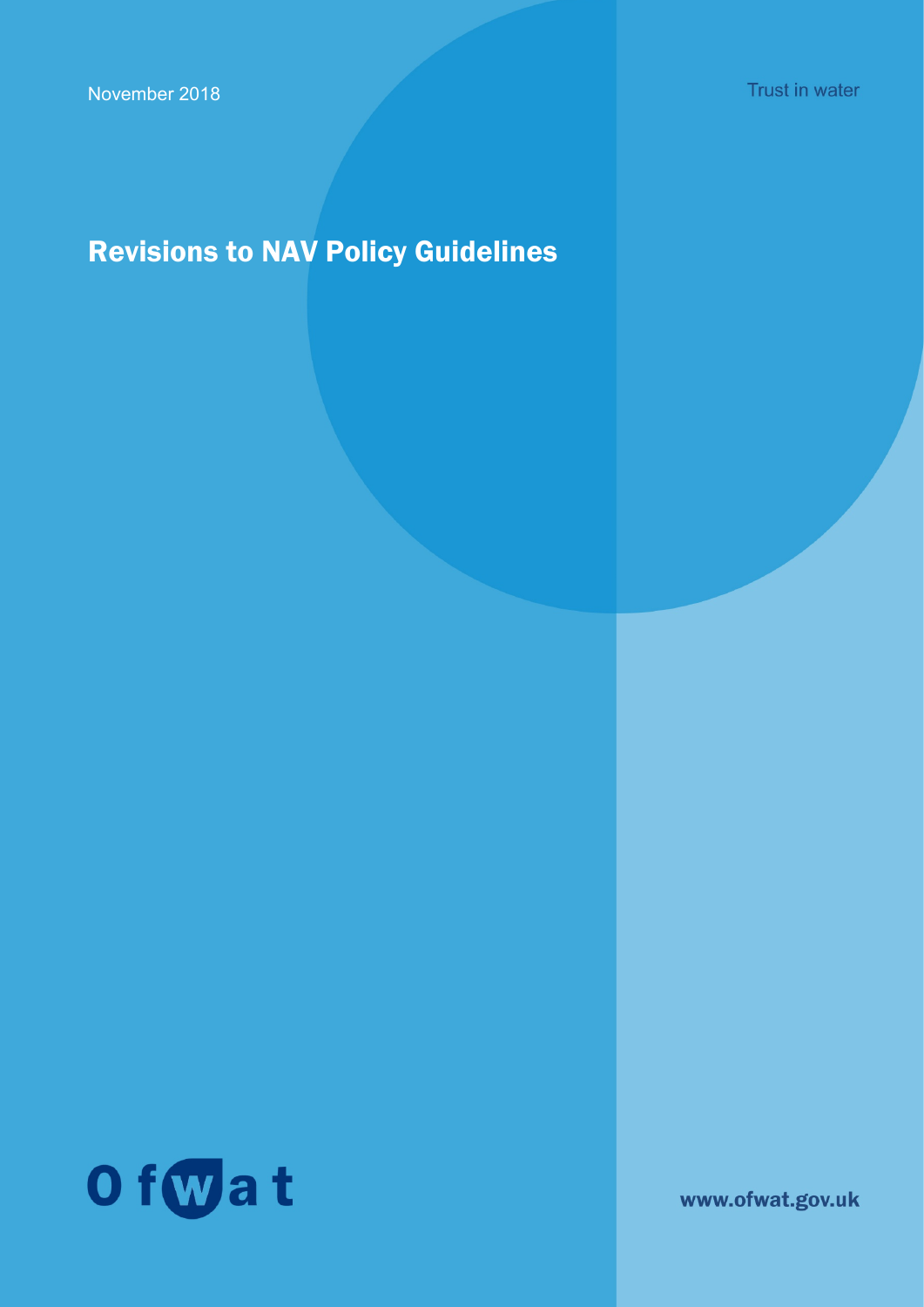## About this document

New Appointments and Variations (NAVs) are new entrant water and wastewater companies which serve end customers by becoming the local licensed supplier and replacing the existing incumbent for a specific area.

NAVs can compete with incumbents to supply infrastructure and retail services to new build development sites not served by, or with the consent of, the current incumbent. They can also compete to supply large users (customer taking more than 50Ml/d in England, or more than 250Ml/d in Wales).

In this document, we consider whether our existing policy for NAVs remains appropriate. We have identified a number of areas of our existing guidance which requires updating. However, we think that the principles underlying the guidelines remain appropriate.

We have held a number of discussions with NAVs and other relevant parties in preparation for this document.

Any person who wishes to make representations with respect to the revised policy statement should do so in writing to the NAV Policy Team at Centre City Tower, 7 Hill Street, Birmingham, B5 4UA, or by email to NAVpolicy@ofwat.gsi.gov.uk

Representations must be received by Ofwat no later than 17.00 hours on 17 December 2018. Further information about how to make representations or objections, including information on the treatment of confidential information, can be obtained from Ofwat at the above address or at<http://www.ofwat.gov.uk/foi/>

Ofwat will only use the information you have provided for the purpose of this consultation. We will retain your information in accordance with Ofwat's retention schedule. We often publish responses to consultations when finalising policies, if you consider any information in your submission to be confidential please provide both a confidential and a non-confidential version. For further information please see Ofwat's Privacy Policy in our Publication Scheme.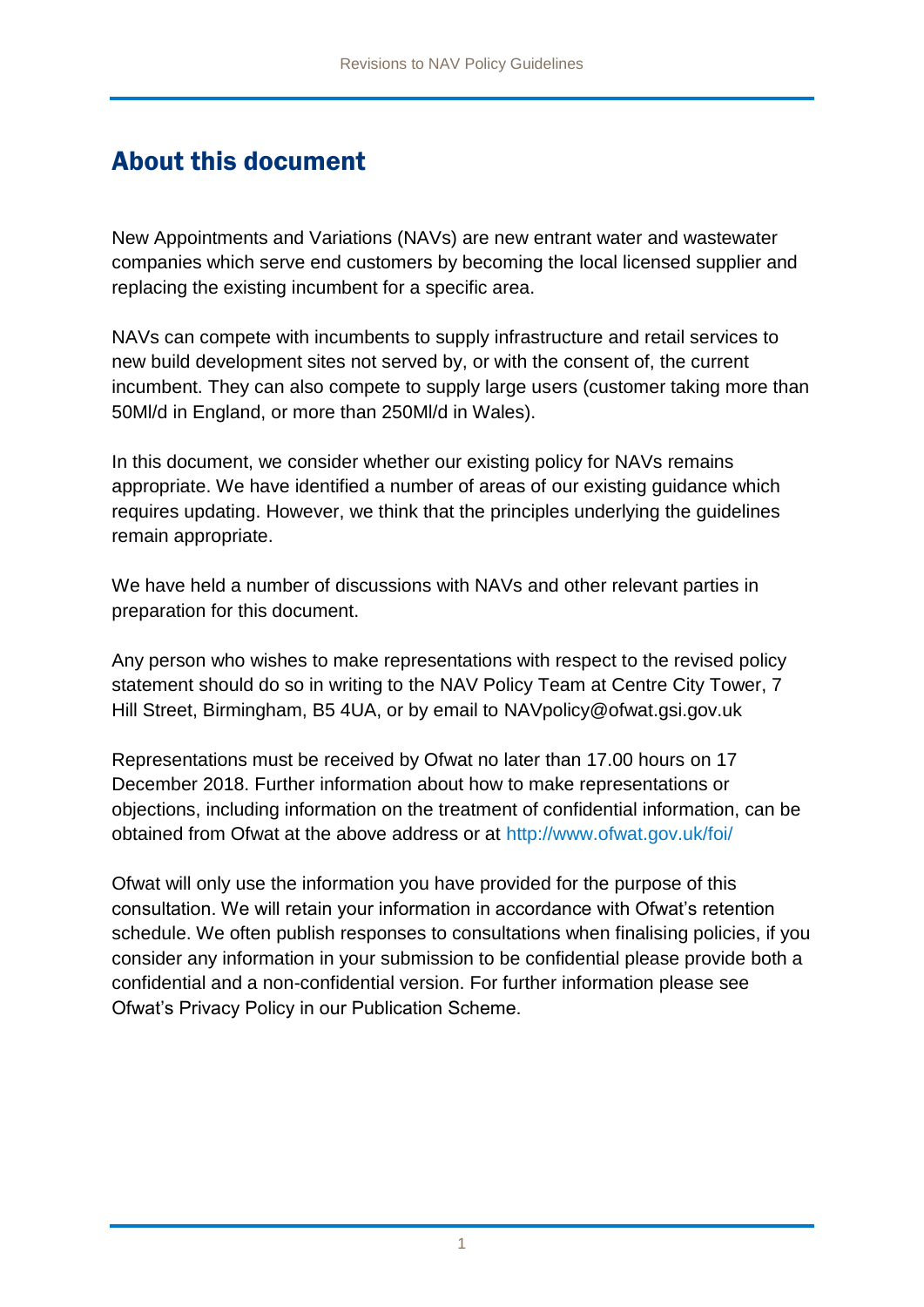## **Contents**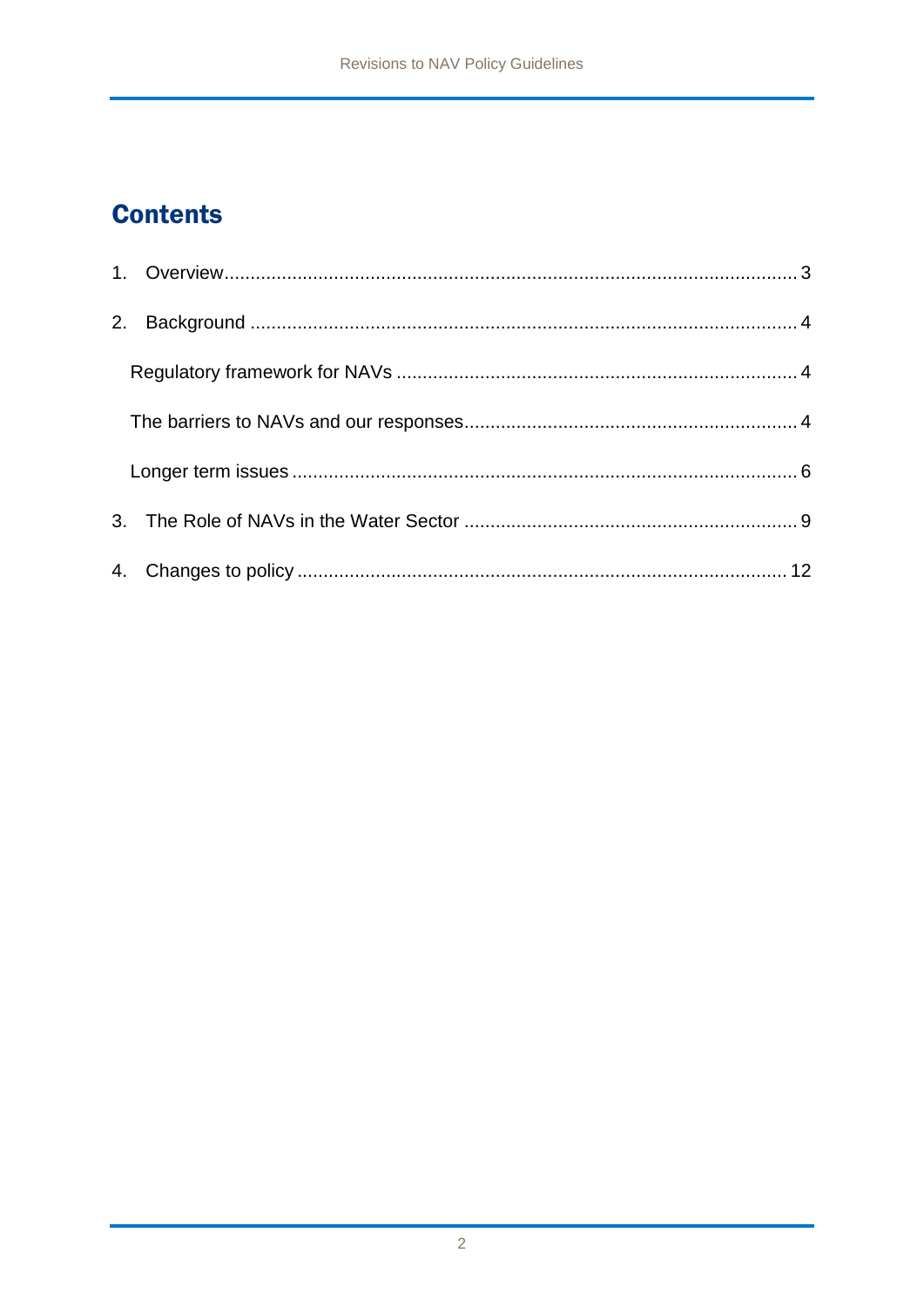### <span id="page-3-0"></span>1. Overview

- 1.1 Our policy for NAVs was last updated in January 2014.<sup>1</sup> Following that update, we commissioned Frontier Economics to undertake a study of NAV activity.<sup>2</sup> That study, published in October 2017, identified a number of barriers to entry that were preventing NAVs from competing effectively. When we published the report, we committed to a number of actions to help NAVs compete on a level playing field.<sup>3</sup>
- 1.2 We also said that we would give further consideration to the strategic role that we anticipate NAVs will play in the sector in future years; the benefits that a successfully functioning NAV market could deliver to customers in terms of competitive diversity, efficiency and innovation; and the way that we regulate the sector to ensure an appropriate balance between facilitating and promoting effective competition and protecting customers.
- 1.3 This document sets out our views on these issues. It first outlines the issues raised by Frontier Economics in its assessment of NAV activity and sets out the changes we have made to address barriers to competition. We then go on to explain why we consider the vision for NAVs which underpinned the 2014 policy is still appropriate today. We recognise, however, that the market is still evolving, and we may need to review our approach in future. Finally we outline the changes we have made to update the 2014 policy document including to reflect the changes we have made to address barriers faced by NAVs.
- 1.4 Accompanying this is a [draft revised NAV Policy document.](https://www.ofwat.gov.uk/publication/new-appointment-and-variation-applications-a-statement-of-our-policy/)

<sup>1</sup> New appointments and variations – a statement of our policy https://www.ofwat.gov.uk/wpcontent/uploads/2017/09/Statement-of-NAV-policy.pdf

<sup>1</sup> <https://www.ofwat.gov.uk/publication/study-nav-market-report-frontier-economics/>

<sup>3</sup> https://www.ofwat.gov.uk/publication/study-market-new-appointments-variations-summary-findingsnext-steps/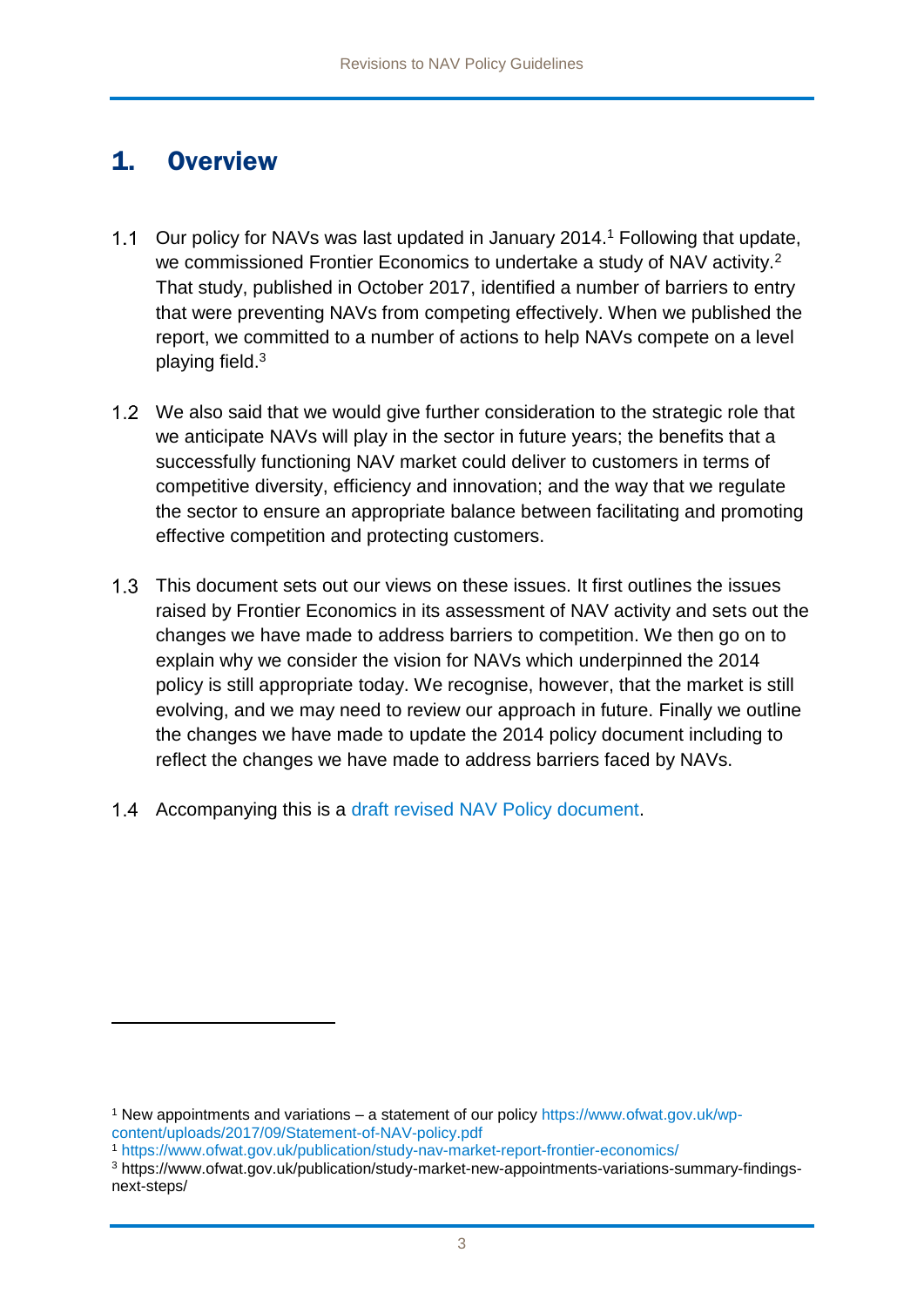## <span id="page-4-0"></span>2. Background

### <span id="page-4-1"></span>Regulatory framework for NAVs

- 2.1 NAVs can compete with incumbents to supply infrastructure and retail services to new build development sites not served by, or with the consent of, the current incumbent. They can also compete to supply large users (customer taking more than 50Ml/d in England, or more than 250Ml/d in Wales).
- 2.2 NAVs can take on two broad forms:
	- Full-NAV A NAV can provide a complete end-to-end service. On the water side this incorporates obtaining a water source, treatment, distribution and retailing. On the wastewater side this incorporates collection, treatment and sludge treatment including disposal.
	- **Bulk-supply NAV** A NAV can provide its own onsite infrastructure, but rely on a bulk supply of water, or bulk discharge of waste water, from or to the local incumbent's network. The NAV still serves end-customers, but the NAV pays the incumbent for bulk services.
- 2.3 Some NAVs may use a bulk-supply for one service (e.g. waste water) but have their own resources for the other.
- 2.4 NAVs have the same duties and responsibilities as the previous statutory water company. When companies apply for a licence, we check that the applicant has the ability and resources to meet its legal duties and responsibilities. The Drinking Water Inspectorate and Environment Agency also separately check the suitability of the applicant.
- 2.5 When we grant a license, we check that the customers of the company will be no worse off overall than they would have been had they been served by the incumbent. We also include a "relative price control" in the company's license so that the prices it can charge are linked to those of the local incumbent.

### <span id="page-4-2"></span>The barriers to NAVs and our responses

Frontier Economics identified a number of barriers relating to regulatory and administrative barriers; access to information and service standards from incumbents; pricing issues; and awareness. We have taken a number of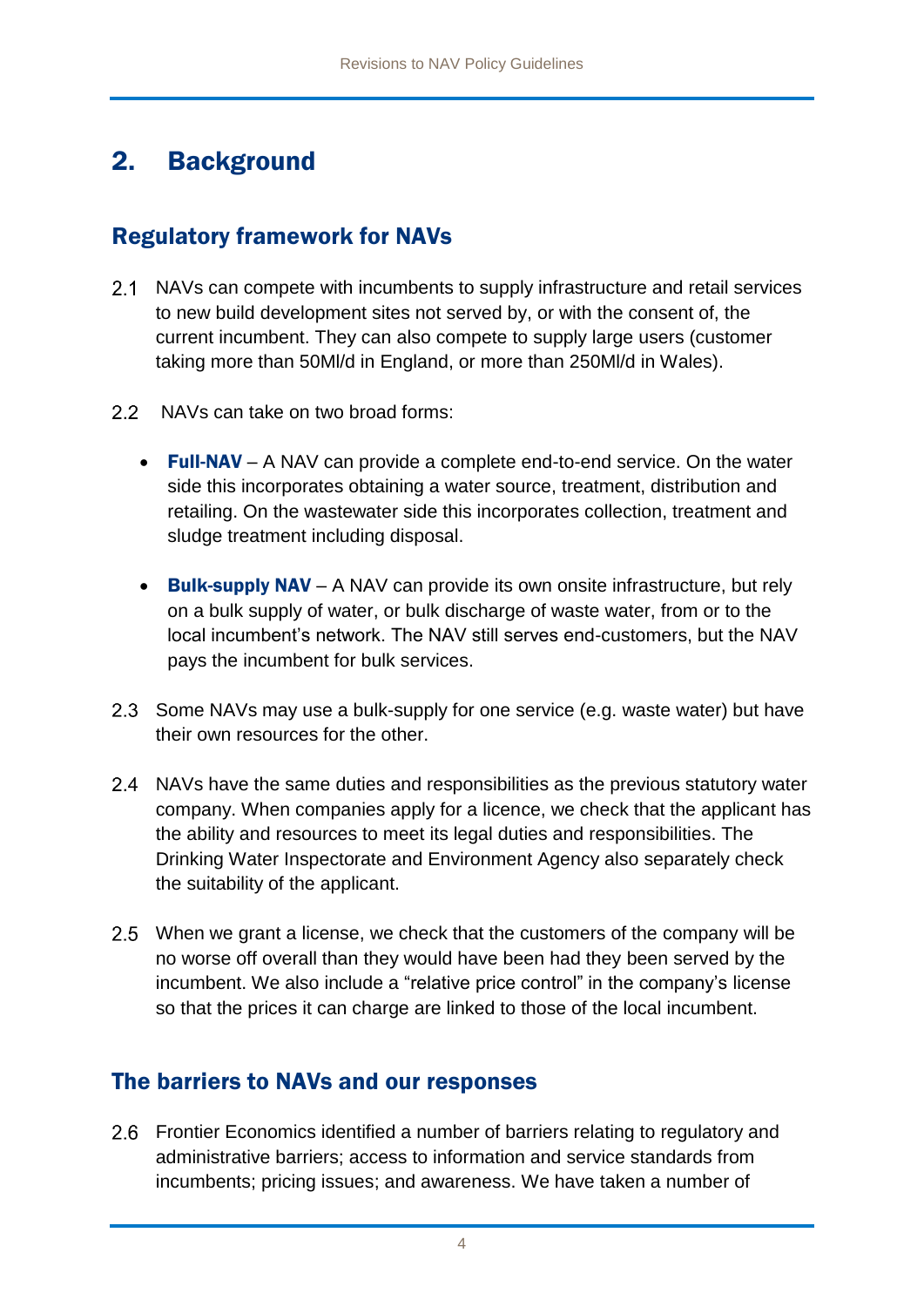actions to address these issues. These barriers are summarised in the table below, together with the actions we have taken.

#### Regulatory and administrative barriers

**Issue:** Several respondents to the Frontier Economics report noted that the process for applying for a NAV limited the scope for competing for new development sites. In particular, there was uncertainty over whether a licence would be granted, and the time it takes precludes NAVs from competing for smaller sites.

Actions:

1

- We have provided [further guidance on "unserved" criterion](https://www.ofwat.gov.uk/publication/18-01-applications-new-appointments-variations-navs-unserved-criterion/) for applicants.
- We have clarified our approach to financial viability assessments in the [accompanying policy document](1.1%09https:/www.ofwat.gov.uk/publication/new-appointment-and-variation-applications-a-statement-of-our-policy/) and the [application guidance.](https://www.ofwat.gov.uk/publication/application-guidance-new-appointments-variations/)
- We have streamlined our [NAV application](https://www.ofwat.gov.uk/publication/application-guidance-new-appointments-variations/) processes to reduce the timeframe for applications from a target of 110 working days down to 85 days.
- Our [application guidance](https://www.ofwat.gov.uk/publication/application-guidance-new-appointments-variations/) also provides clearer information on our policies and processes to applicants.

#### Access to information, service standards

Issue: Access to information that is essential to be able to provide a commercial offering to developers was noted by many NAVs as being inadequate. Actions:

- We have an ongoing program monitoring commitments from Water UK and incumbents to publish information to support self-service (eg identifying network connection points), to share best practice in improving services to NAVs and to undertake a review of how incumbents report on the level of service provided to NAVs.
- This includes challenging the industry to develop a Code of Practice for bulk supply/discharge agreements. If one is not reached by agreement we will consider imposing one.
- We have included the "D-MeX" outcome delivery incentive as part the PR19 methodology to incentivise incumbent companies to deliver a better service to NAVs, as well as developers and SLPs.
- We have consulted [on a licence modification](https://www.ofwat.gov.uk/consultation/consultation-under-section-13-of-the-water-industry-act-1991-on-proposed-modifications-to-the-licence-conditions-of-17-water-companies/)<sup>4</sup> requiring companies not to discriminate between their own offerings and those of alternative providers (including in the provision of developer services).

<sup>4</sup> https://www.ofwat.gov.uk/consultation/consultation-under-section-13-of-the-water-industry-act-1991 on-proposed-modifications-to-the-licence-conditions-of-17-water-companies/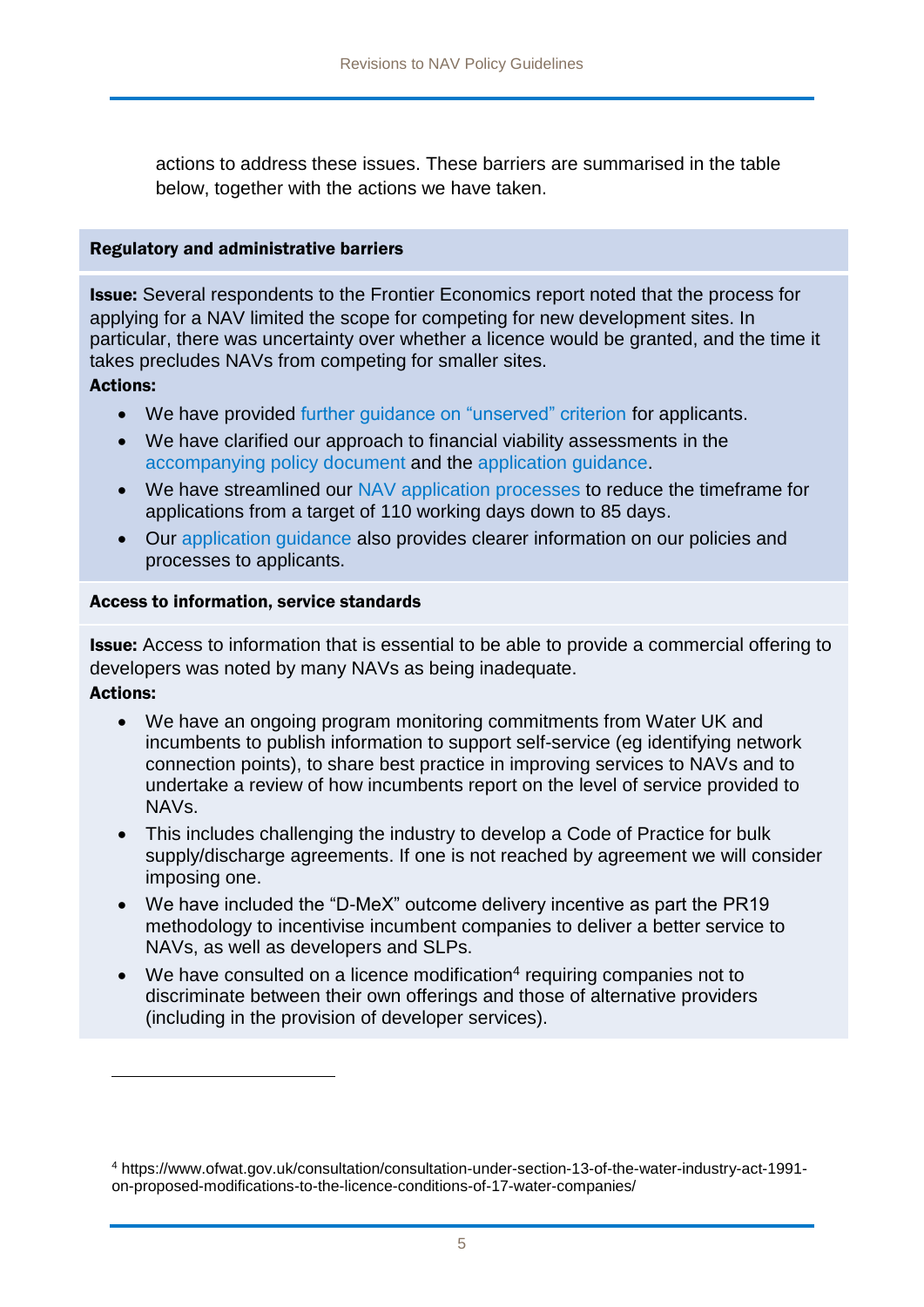#### Pricing issues

**Issue:** NAVs suggested that the way incumbents price bulk services and services to developers can prevent them from competing for some sites.

Action: We have issued new bulk supply charging guidance which changes the way bulk supply charges are to be determined to facilitate greater competition<sup>5</sup>. We have also concluded that incumbents should change the treatment of the income offset<sup>6</sup> so that bulksupply NAVs will benefit from it.<sup>7</sup>

#### **Awareness**

1

**Issue:** Several NAVs suggested that awareness of the option to use a NAV was low amongst developers. Some NAVs also noted that other agencies, specifically the Environment Agency and the Drinking Water Inspectorate, have less awareness of NAVs than they have of incumbents and this can make agreeing plans to serve sites more difficult.

Action: We have a program of providing information to raise awareness with developers and other agencies. Additional information has been provided on our website on the role NAVs play in serving developers. Ofwat representatives have attended developer events and highlighted the role of NAVs. And we have organised visits to NAV sites with other agencies so that they can learn directly about the benefits that NAVs can provide.

### <span id="page-6-0"></span>Longer term issues

2.7 In its assessment of NAV activity Frontier Economics also identified three longterm issues.

<sup>7</sup> See [https://www.ofwat.gov.uk/wp-content/uploads/2017/07/New-connection-charges-for-the-future-](https://www.ofwat.gov.uk/wp-content/uploads/2017/07/New-connection-charges-for-the-future-England-1.pdf)[England-1.pdf.](https://www.ofwat.gov.uk/wp-content/uploads/2017/07/New-connection-charges-for-the-future-England-1.pdf) This introduces changes from April 2020. We have also introduced temporary arrangements pre-April 2020 through bulk supply agreements.

<sup>&</sup>lt;sup>6</sup> The income offset refers to the discount incumbents apply to site development costs intended to reflect future income from the site that reduces the charges developers pay for connections. Until April 2018, the income offset was regulated by section 43 of the WIA (which has now been repealed). It provided that the income offset calculation was made taking the infrastructure costs of a development less an amount to reflect the income the incumbent would receive from the site over a twelve year period. Since the repeal of section 43 WIA, the income offset is regulated by charging rules issued by Ofwat. In developing charging rules, we must have regard to guidance issued by Defra. Defra's most recent charging guidance specifies that the balance of contributions between developers and bill pays should be broadly maintained.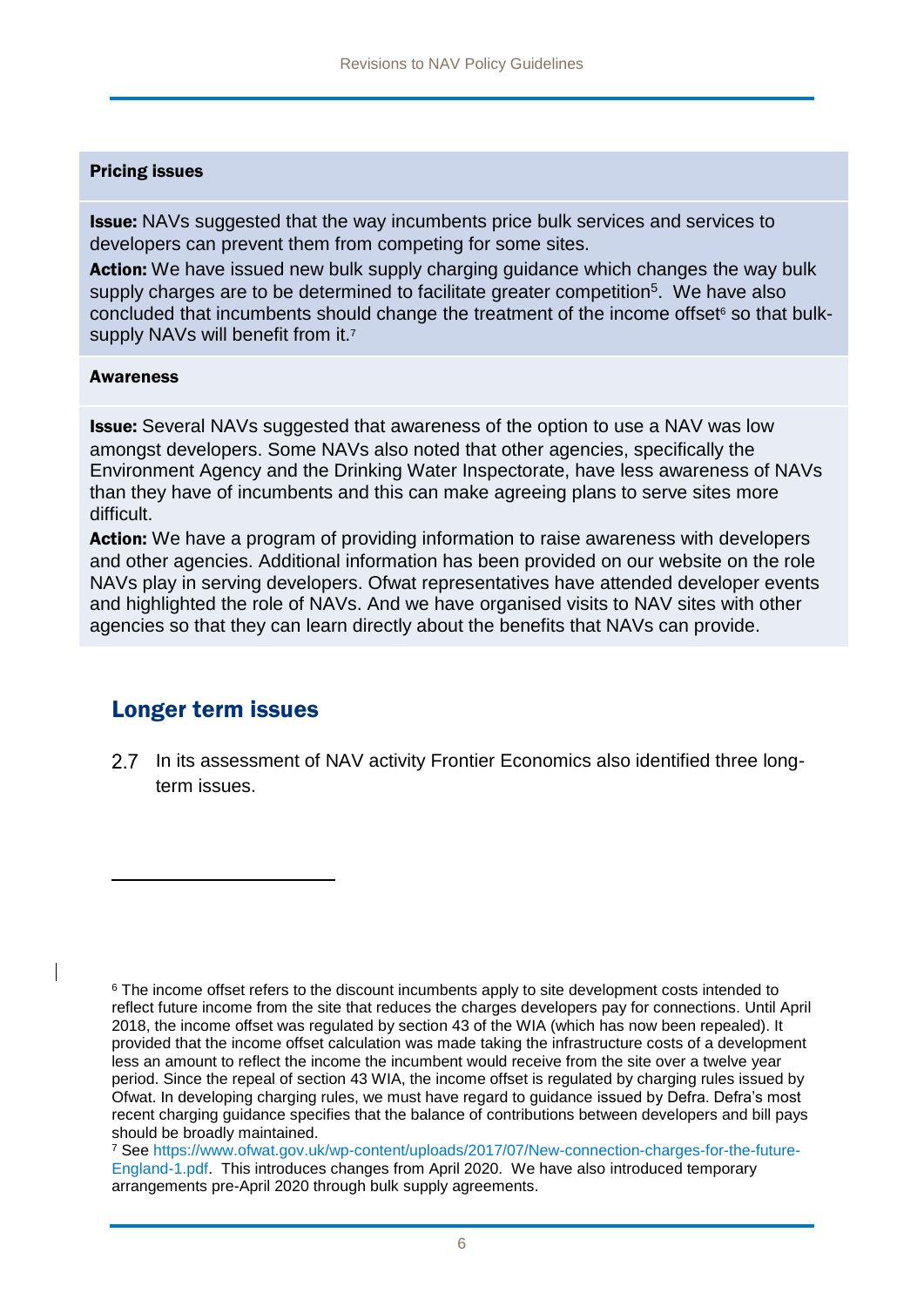- 2.8 The first related to "cherry-picking". This concern derived from the fact that NAVs are required to match local incumbents' geographically averaged retail tariffs, but the cost of serving sites may vary geographically. NAVs may therefore have an incentive to serve low-cost sites, with the greatest margin, leaving incumbents to serve high-cost sites.
- 2.9 Frontier Economics did not identify any evidence suggesting this was a meaningful concern in practice. Nevertheless, it noted that using a "wholesaleminus" approach to setting NAV bulk supply charges would reduce any concern that NAVs might cherry-pick low cost to serve sites. This approach would base the bulk supply charge on the price of wholesale water charged to retailers and then deduct the cost of serving the sites. These deductions should vary based on the costs of serving the site.
- 2.10 Our revised bulk-supply charging guidance<sup>8</sup> adopts this approach and consequently we consider this helps address any concern that NAVs might cherry-pick sites.
- 2.11 The second long-term issue Frontier Economics identified was linked to the opening of the business retail market. Several NAVs were concerned that they would have to offer business retailers with customers on their sites a price that matched the incumbents' wholesale tariffs. However, this would leave insufficient margin, as the incumbents' wholesale charge does include an allowance for the additional costs of last mile infrastructure needed to serve new developments.
- 2.12 We do not think this is a material concern. In setting wholesale charges, NAVs' licences do not specify that they need to match the local incumbent's wholesale charges. Rather, NAVs must follow our Wholesale Charging Rules<sup>9</sup> which require, amongst other things, wholesale charges to reflect long-term costs.
- 2.13 The third issue Frontier Economics noted was the potential impact of upstream reform on NAVs. Specifically, it may, in future be possible for NAVs to acquire water resource or bioresource services from providers other than incumbents. Frontier Economics notes that this creates an opportunity for NAVs, which may

<sup>8</sup> https://www.ofwat.gov.uk/wp-content/uploads/2018/05/Bulk-charges-for-NAVs-final-guidance.pdf 9 https://www.ofwat.gov.uk/wp-content/uploads/2016/11/Final-wholesale-charging-rules-and-Summary2.pdf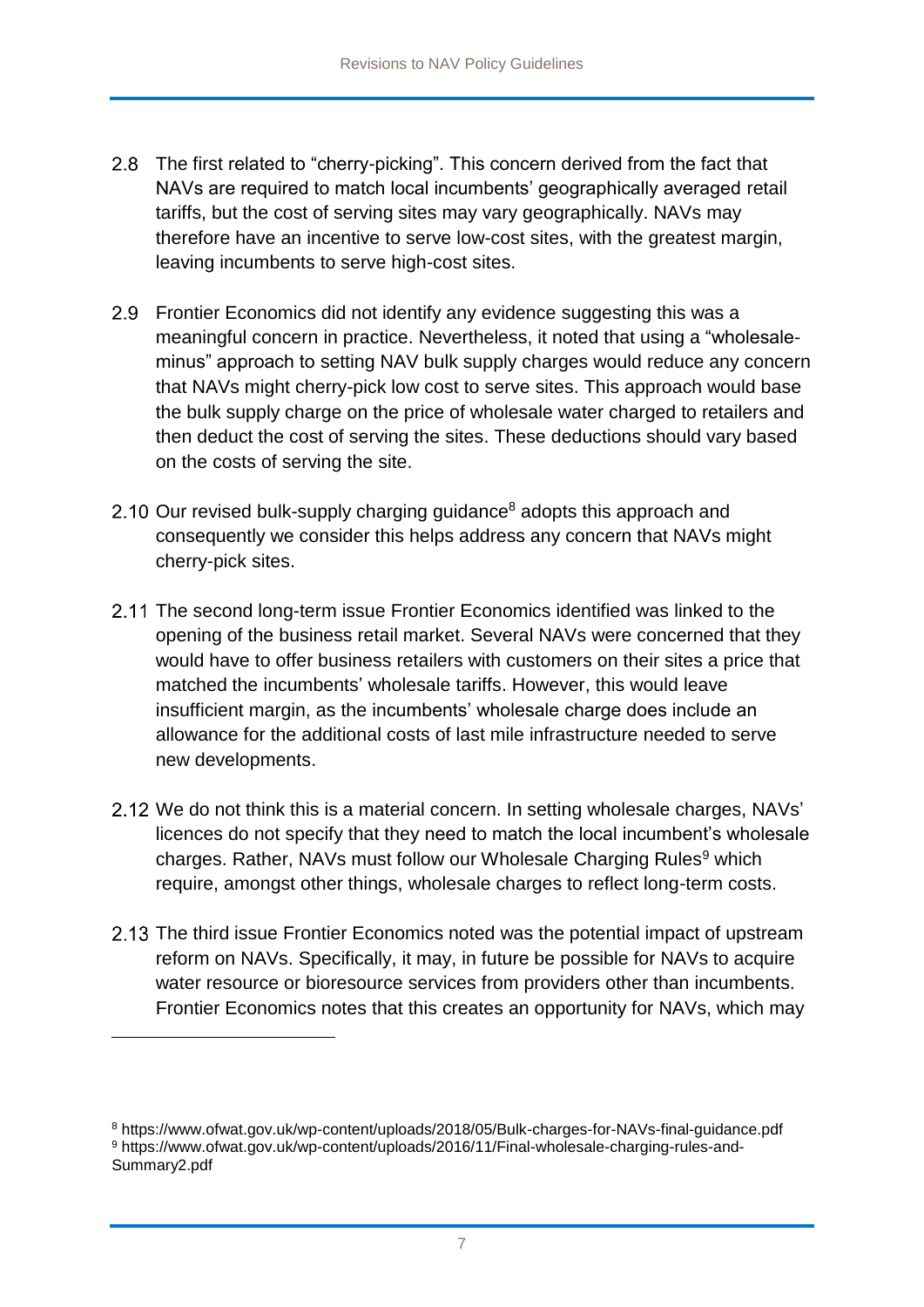help them compete more effectively. However, Frontier Economics also notes that the access price NAVs would have to pay to convey water/sewage across incumbents networks may need amending to take into account differences in costs across an incumbents area as we set out in our Water2020 consultation.<sup>10</sup> Since those markets are yet to open we have not yet set out access pricing rules that would apply to NAVs.

1

<sup>10</sup> https://www.ofwat.gov.uk/wp-content/uploads/2015/12/pap\_tec20150525w2020app4.pdf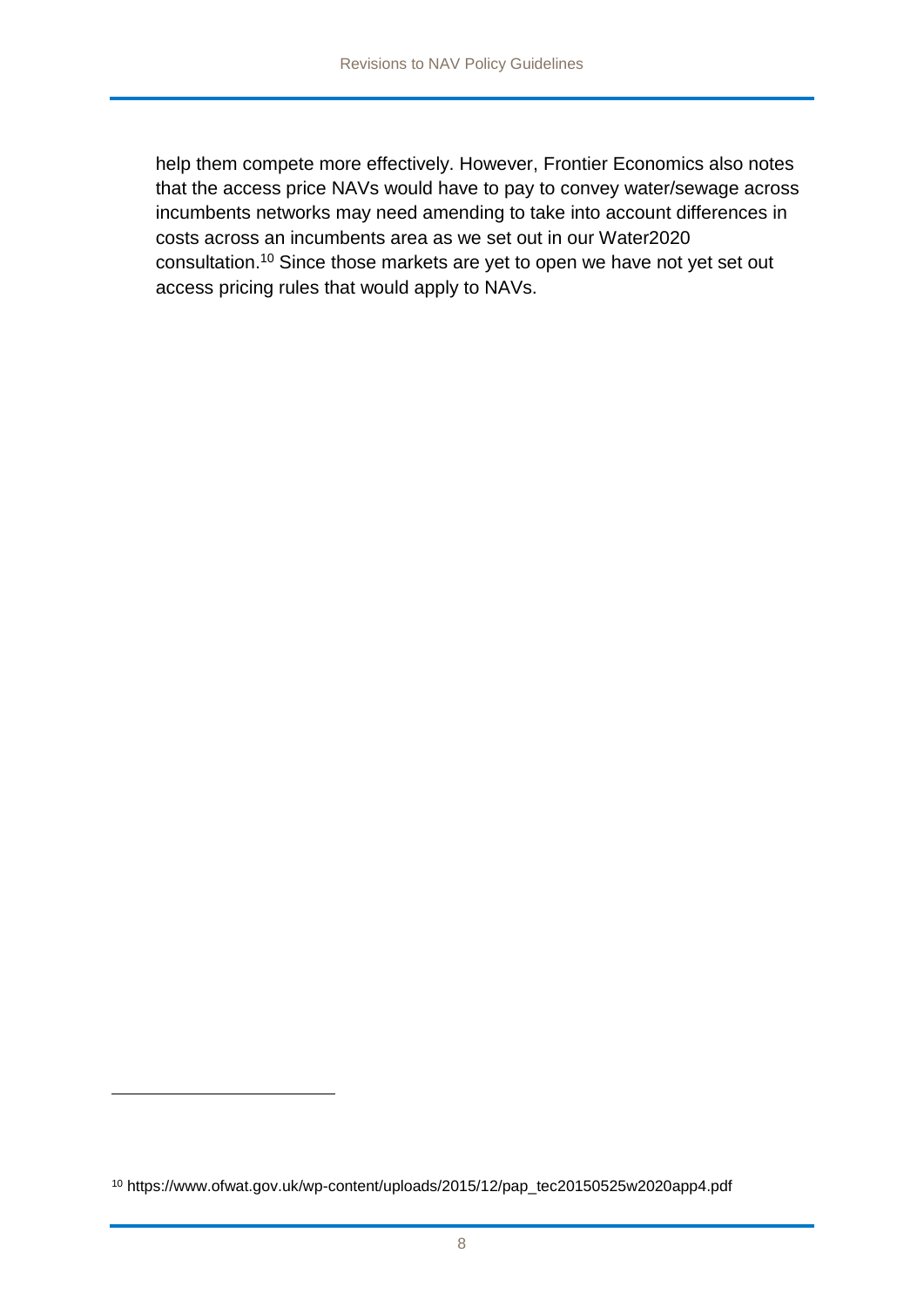## <span id="page-9-0"></span>3. The Role of NAVs in the Water Sector

- Our policy statement from 2014 set out the potential benefits NAVs could provide to the sector which include:
	- lower prices;

1

- improved service;
- a better range of products and services;
- environmental benefits; and
- greater choice of supplier for developers and large user customers.
- 3.2 Frontier Economics identified four broad categories of benefits arising from NAV activity: 11
	- better services and discounts on prices for developers and endcustomers;
	- economies of scope in particular developers value multi-utility offering as they only have to deal with one supplier;
	- innovative solutions and efficiency such as water efficient sites that can help developers build out hard to serve sites as well as providing wider environmental benefits; and
	- dynamic benefits which includes incentivising incumbent water companies to improve their service offerings to developers.
- Frontier Economics noted that, given the limited scale of NAVs to date, the evidence was largely qualitative. However, its view is supported by our observations of the market. The discussions we have held with stakeholders following their report has confirmed these benefits are still relevant, though the evidence remains predominately qualitative.
- 3.4 The extent of these benefits may vary. At present, price discounts to end customers may be limited. A small number of NAVs discount their tariffs relative to the incumbents. But where they are applied discounts are typically represent a saving of around 5% and may be discontinued. This partly reflects that NAVs

<sup>11</sup> See section 3.4 of https://www.ofwat.gov.uk/publication/study-nav-market-report-frontiereconomics/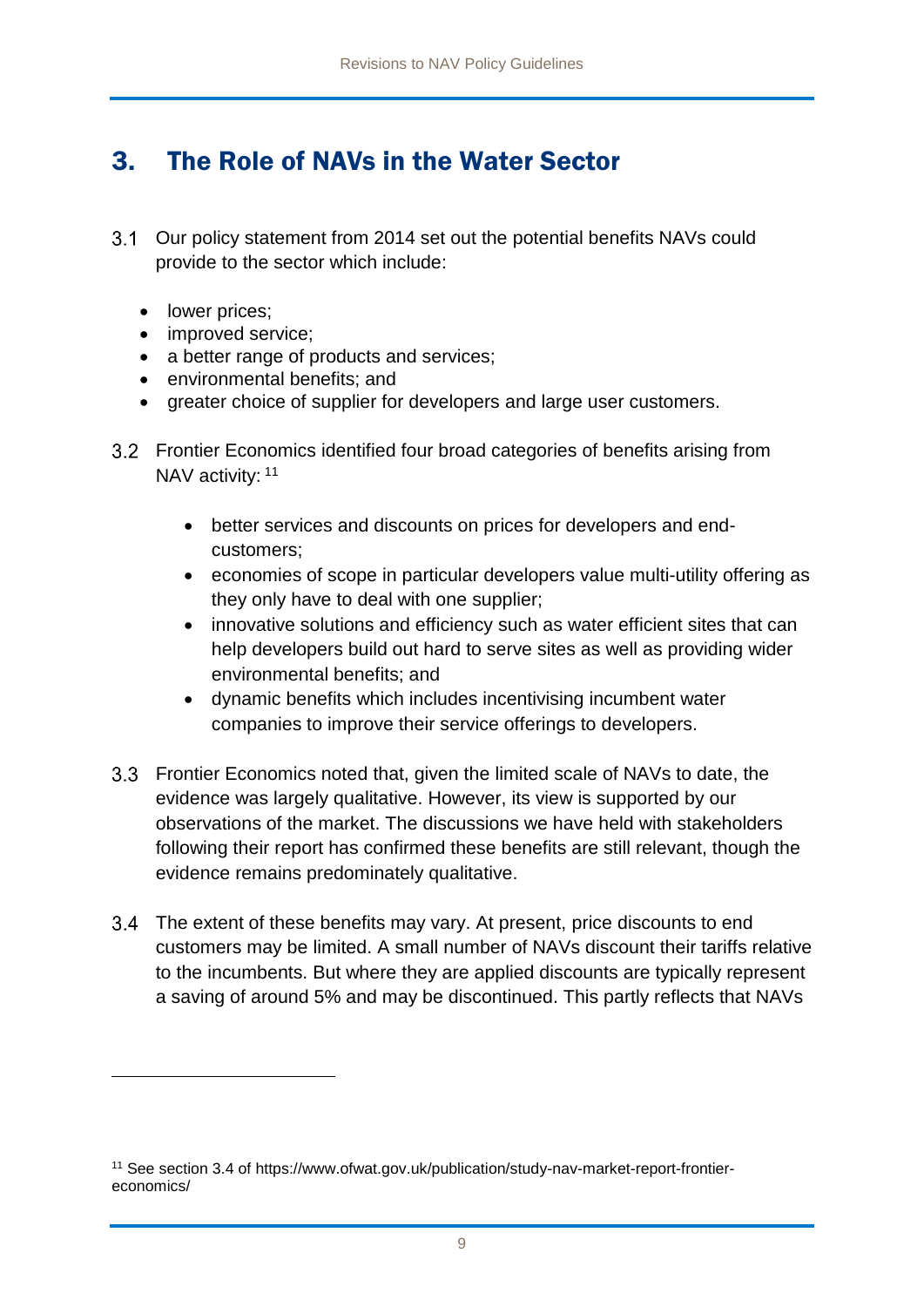are regulated through a relative price control – below we discuss the potential to regulate in a way that passes more cost through to consumers.

- There may be greater benefits in NAVs reducing the time and cost of home building, and pushing incumbents to do likewise. This is supported by the experience of the energy industry where following a number in interventions to remove barriers, activity by new entrants increased considerably and accounts for between a fifth and half of all new connections.
- However, in our view, the greatest benefits are likely to come through innovation, i.e. NAVs introducing new business models which increase operational and environmental resilience. These benefits may be more likely to arise from full-NAVs because they have the greatest scope to adapt different approaches than the incumbent. By using alternative sources of water, installing water storage, introducing water reuse schemes and installing local waste treatment, full-NAVs have the ability to increase overall network resilience, make sites cheaper and easier for developers to serve and test systems with the potential to for wider benefits if rolled out at more developments.
- 3.7 NAVs may also provide benefits in other areas of the water supply chain. For example, there is potential to use information from NAVs to challenge incumbent water companies' costs or performance. As NAVs become larger this may become more feasible as information on their costs and performance may be comparable to that of incumbent water companies.
- 3.8 In addition, there may be further strategic benefits from NAVs. For example, the opening of new markets may have the potential to increase the benefits that NAVs bring to the sector. We have been told by some NAVs that they are considering engaging in the bilateral water market (i.e. buying water directly from third parties) if Defra activates the legislation necessary for that market. They also have the potential to leverage their experience to engage in the bioresources and Direct Procurement for Customers (DPC) markets.<sup>12</sup>

<sup>&</sup>lt;sup>12</sup> Direct Procurement for Customers refers to arrangements where incumbent water companies to open up to competition the provision (design, build fiancé and operate) of any scheme larger than £100m. It is discussed in [https://www.ofwat.gov.uk/publication/delivering-water-2020-final](https://www.ofwat.gov.uk/publication/delivering-water-2020-final-methodology-2019-price-review-appendix-9-direct-procurement-customers/)[methodology-2019-price-review-appendix-9-direct-procurement-customers/.](https://www.ofwat.gov.uk/publication/delivering-water-2020-final-methodology-2019-price-review-appendix-9-direct-procurement-customers/) Our approach to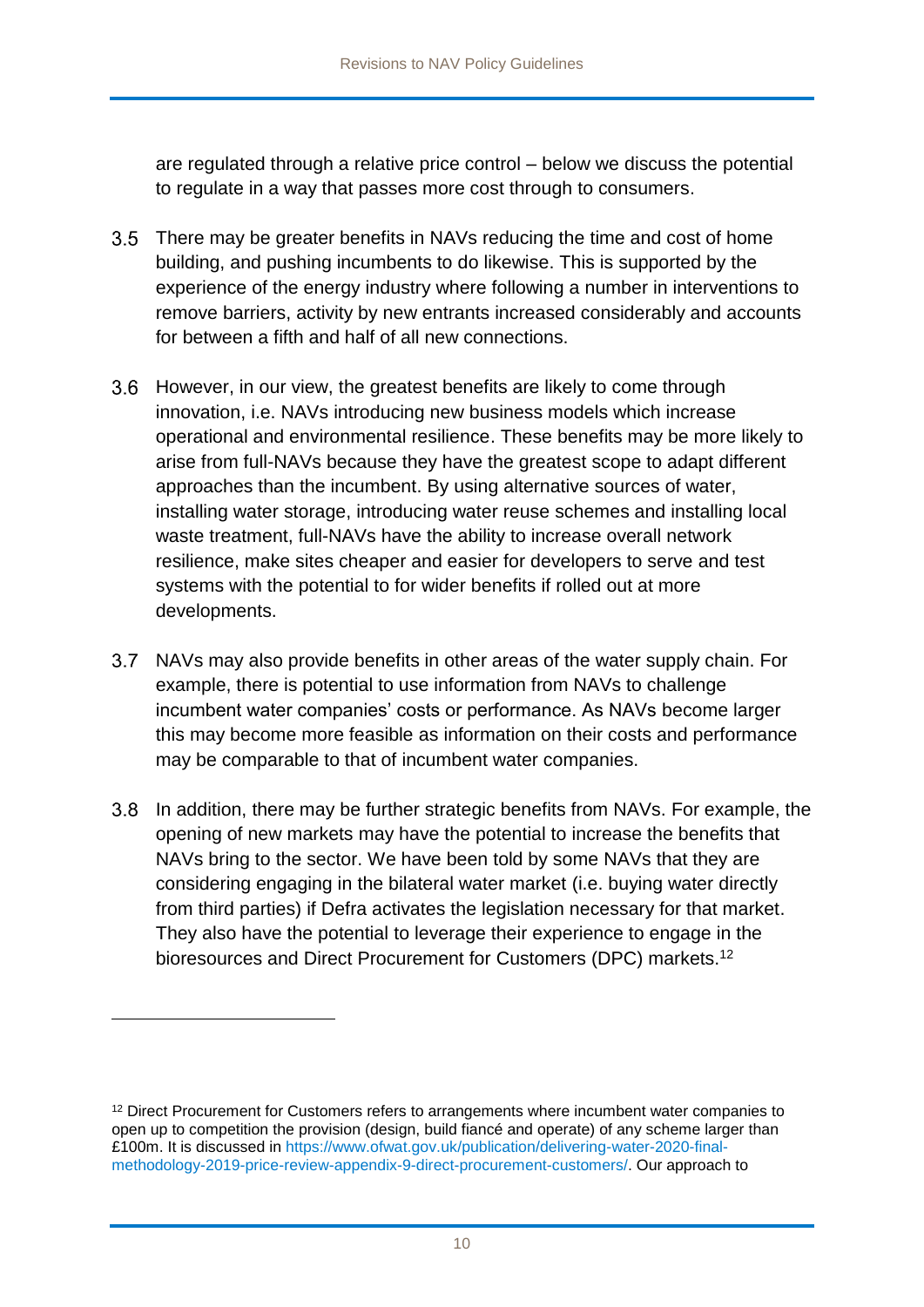- These benefits are important and in line with the priority areas highlighted in the English and Welsh Strategic Policy Statements (SPSs).<sup>13</sup> <sup>14</sup> Specifically, both SPSs stress the importance of innovation, resilience and environmental benefits. The benefits to home building are specifically mentioned in the English SPS.
- We believe the actions we have already taken should allow NAVs to realise these benefits to a significantly greater extent. We are already seeing a significant increase in NAV activity, with more new entrants seeking licences and established NAVs seeking variations to serve more sites. Since 2016 we have granted 34 NAVs, which is almost as many as the number of NAVs granted since between 1997 and 2015 (fourty). We have a further 15 on-going applications, so the number of NAV sites is set to double in number since 2015.
- 3.11 We recognise that the evidence for these benefits is mostly qualitative and our expectations are as much based on principles and anticipation rather than direct evidence. But the increase in market activity may provide an opportunity for clearer evidence on the benefits of NAVs. We will therefore continue to monitor the market to see whether the benefits materialise as expected.

1

bioresources controls and markets is also set out in our Methodology statement

https://www.ofwat.gov.uk/publication/delivering-water-2020-final-methodology-2019-price-reviewappendix-6-bioresources-control/

<sup>&</sup>lt;sup>13</sup> https://www.gov.uk/government/uploads/system/uploads/attachment\_data/file/661803/sps-ofwat-2017.pdf

<sup>14</sup> http://www.assembly.wales/laid%20documents/gen-ld11283/gen-ld11283-e.pdf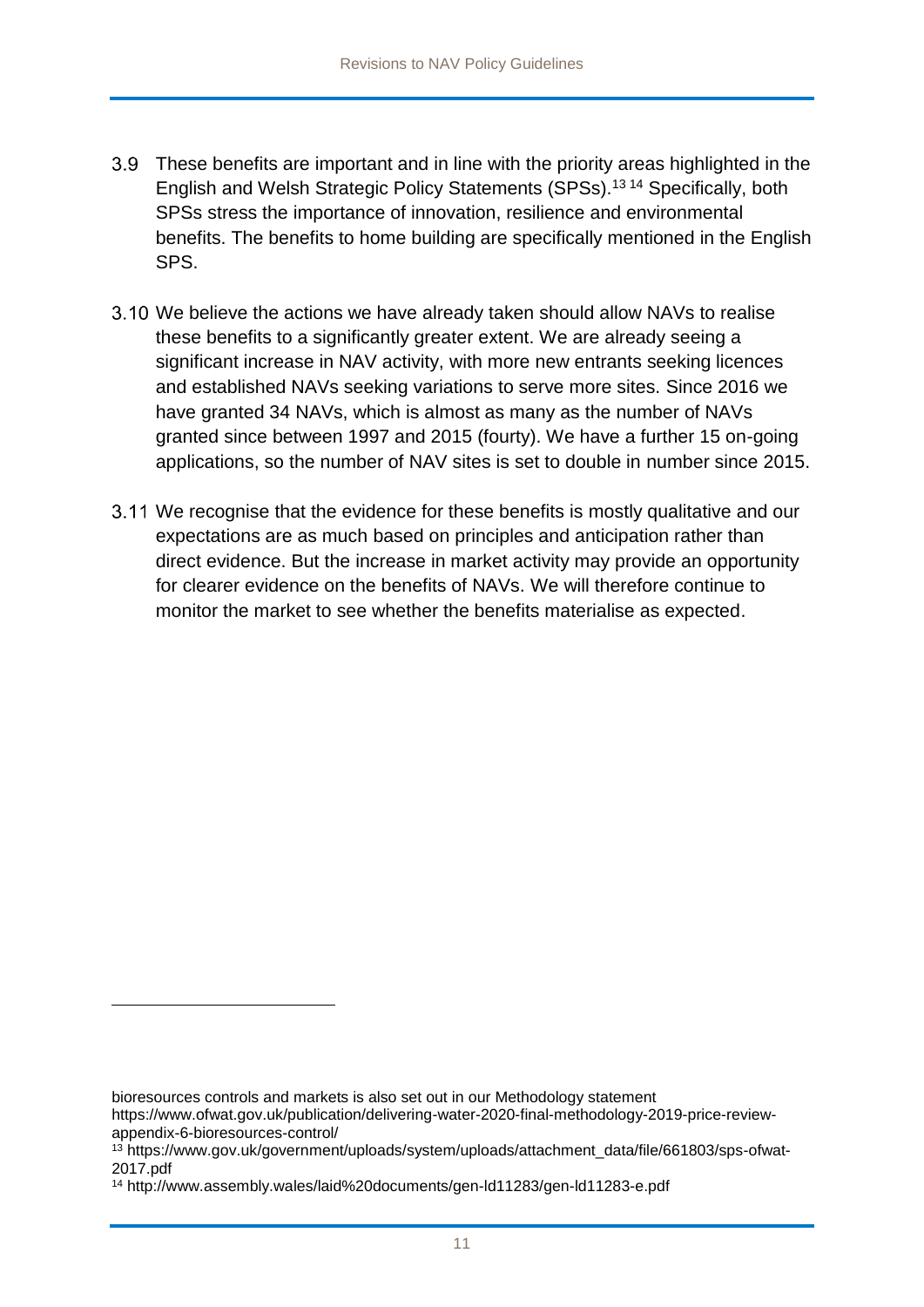## <span id="page-12-0"></span>4. Changes to policy

### Suggestions for further policy changes

- 4.1 We have reviewed our policies to consider how they can help bring about the benefits outlined above. We have held several meetings with NAVs and other industry members, such as CC Water, to discuss our policy, the changes we have made and whether any further changes are necessary.
- 4.2 In general, NAVs were positive about the changes we have already made, and believed that they would bring benefits to the market. However, they expressed disappointment with incumbents' progress on increasing access to information and service standards. We are also disappointed with industry progress in this respect and specifically on progress in developing an industry code of conduct. As noted in the table above, we said that if a code is not reached by agreement we would consider imposing one. If significant progress is not made by the end of 2018, we will begin work on developing a code ourselves.
- 4.3 Some NAVs also suggested further changes. Some of these suggestions appeared to be based on a lack of clarity about the current policy. For example, some NAVs raised questions about the ability to adapt tariffs to reflect quality differences which they thought would be prohibited by the no-worse-off principle we apply to NAVs. The no-worse-off principle does not prevent such changes, but does place the onus on NAVs to demonstrate that customers value quality differences sufficiently so that any difference in tariff does not make them worse off overall before we alter a NAV's licence to enable it to charge higher tariffs. We have updated our policy to clarify this point.
- 4.4 Some other issues raised by NAVs would require more substantial work across agencies, including Defra.
- 4.5 For example, one NAV has suggested that changes be adopted that either remove the income-offset, or compel incumbents to make a payment to full-NAVs. They argued that the income offset, which acts as a discount to developers on the cost of developing a site, distorts competition as incumbents recover the remaining costs from its wider based of customers (via its price control). But NAVs have no existing, or a significantly smaller, customer base from which they can recover costs. Consequently, a greater in the customer bill is needed to recover sufficient revenue to cover the costs not recovered from developers. This means that the income off-set can act as a barrier to NAVs. Our guidance on NAV bulk charges sets out that NAVs that bulk supply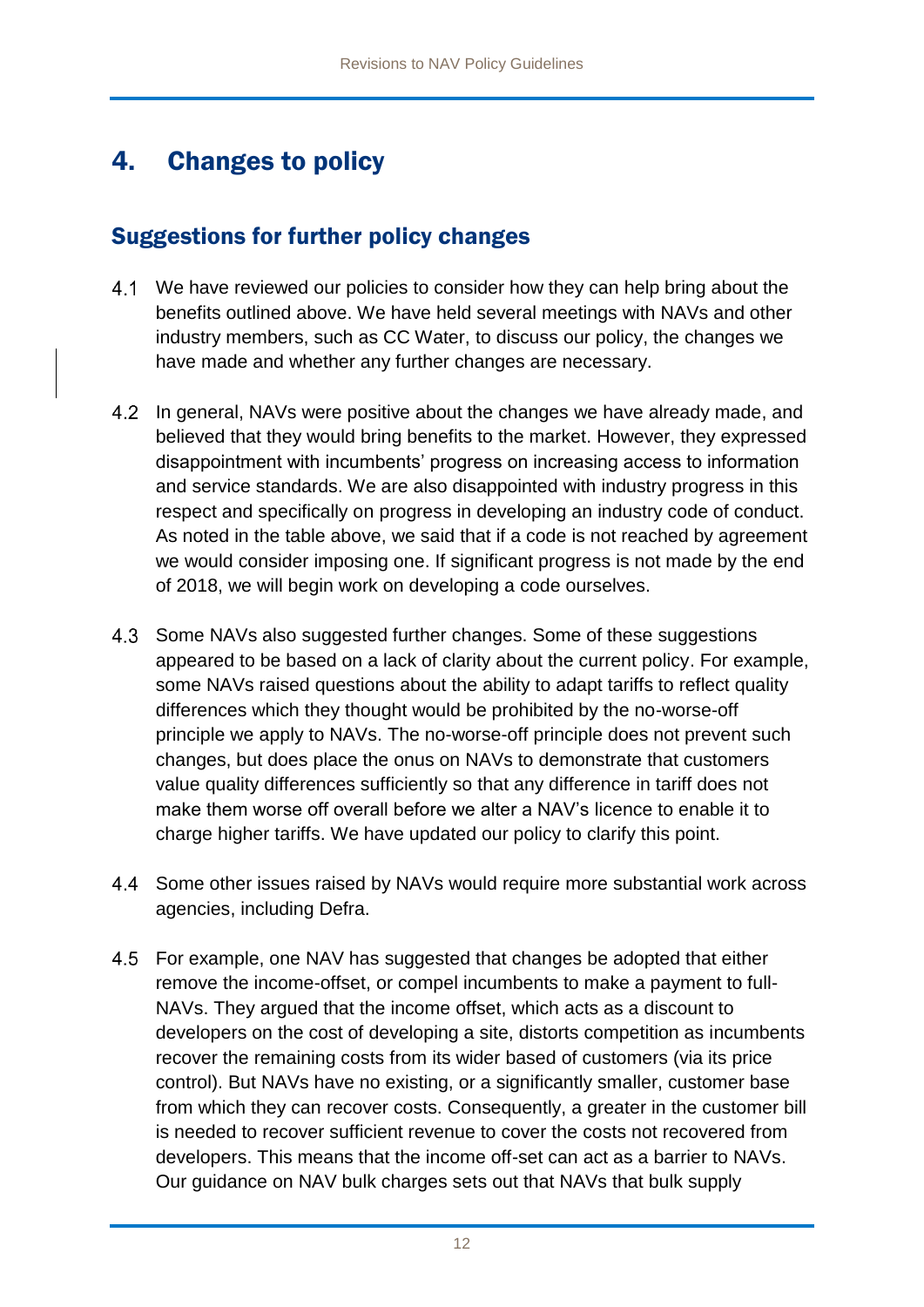charges should pass on the income offset to NAVs (as developer charges do). But this does not benefit full-NAVs as they do not make payments to the incumbent and so there is no charge to apply the income-offset to.

- 4.6 As we said in our decision on ["New connections charges for the future –](https://www.ofwat.gov.uk/wp-content/uploads/2017/11/New-connections-charges-rules-from-April-2020-–-England-Decision-Document.pdf) [England"](https://www.ofwat.gov.uk/wp-content/uploads/2017/11/New-connections-charges-rules-from-April-2020-–-England-Decision-Document.pdf), we are not aware of a means by which we could compel incumbents to make a payment to full NAVs as there is no trading relationship between the parties. We did, however, say we may revisit the role of the income offset altogether in future. This would require NAVs and Ofwat to engage with Defra, as its guidance specifies that the balance of contributions between developers and bill pays should be broadly maintained.
- NAVs also noted that the national approach to licensing in the energy market made competing with incumbents easier. However, legislation in the energy sector is different and we would not be able to implement national licensing for NAVs without alterations to primary legislation, as geographically defined licences, and the criteria for a NAV to be granted a new site, are specified in the Water Industry Act 1991. This work is outside Ofwat's remit, and would require NAVs to engage with other agencies. However, it is not clear that the barrier warrant such significant changes at this point in time.
- The Consumer Council for Water raised the concern that end customers have seen only limited direct benefits from NAVs. This partly reflects that NAVs are regulated through a relative price control. Consumers do benefit from indirect benefits such as faster home-building, improvements to the environment and strategic benefits leading to a more efficient water market more generally. More in-depth regulation, such as a direct price control, could also increase direct benefits to customers. However, it would require significant input from NAVs and us, increasing this costs of the regime, and potentially disincentivise NAVs from growing. We therefore do not believe this is appropriate at present. But as NAVs become larger it may be more appropriate to adopt alternative forms of regulation that seek to share cost benefits with NAV customers directly.

### On-going monitoring

4.9 We will continue to monitor the impact of our existing commitments to see how the market develops. We will consider the extent to which incumbent water companies respond positively to the benefits that NAVs bring, by embedding and supporting our regulatory reforms. If we consider that NAVs continue to face barriers which prevent them from fully participating in the developer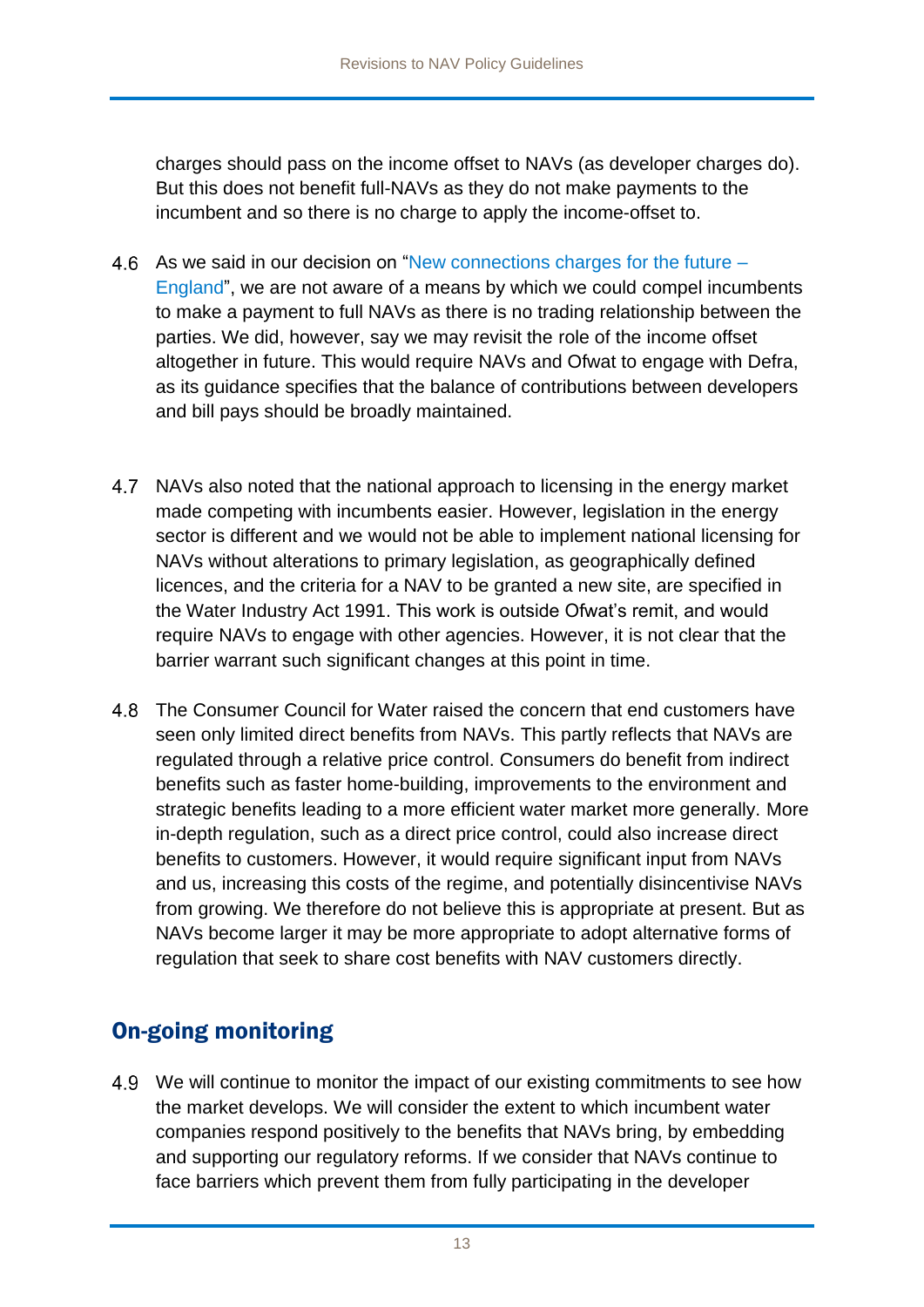service market we may take further action. We also expect NAVs to respond to these changes to increase the benefits that customers get from the regime, particularly by using innovative business models and demonstrate to us that they are doing so.

We will also keep under review the information we require NAVs to submit on an annual basis. All NAVs currently fall below the £10.2 million revenue threshold that defines what information companies provide and therefore they complete the two tables in the small company report, rather than the 44 tables in the report for companies with turnover greater than £10.2 million.

### Proposed changes to policy document

- 4.11 All of the changes to our policy document are minor in nature and reflect how our approach to NAVs has adapted as their activity has grown. However, we have identified the areas that have been amended and invite interested parties to comment on. These changes are:
- We have updated the links to documents we have updated to reflect changes to our process guidance (July 2018) and bulk charging guidance (May 2018);
- We have amended links to reflect the changes to the DWI's policies towards NAVs;
- We explain that NAVs no longer need to submit their charging schemes to us each year for approval, but must publish these on line in accordance with our charging rules;
- We provide greater clarification on the application of the no worse off rule; and
- We have updated the text to reflect our revised approach to assessing financial viability of NAVs.